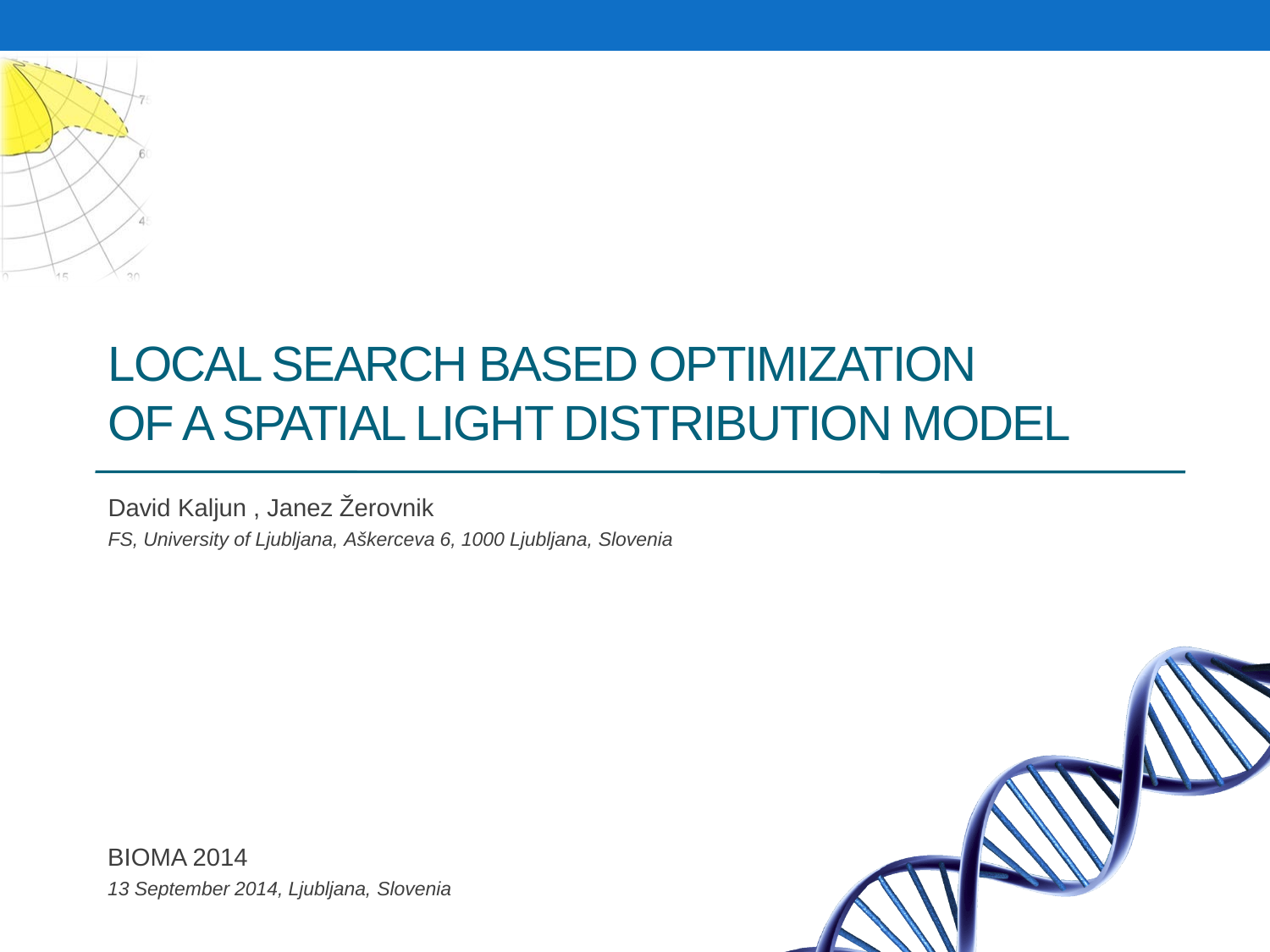

# Introduction to photometry

- Photometry is the science of the measurement of light, in terms of its perceived brightness to the human eye.
- We distribute photometric data with standard file types .ies and .ldt.
- The files contain general information about the measured source and a set of vectors written in Flux spherical coordinates [horizontal angle, polar angle, candela value] Typical number of vectors for an asymmetric distribution is 3312.



Intensity

Illumination >>>

Luminance <<<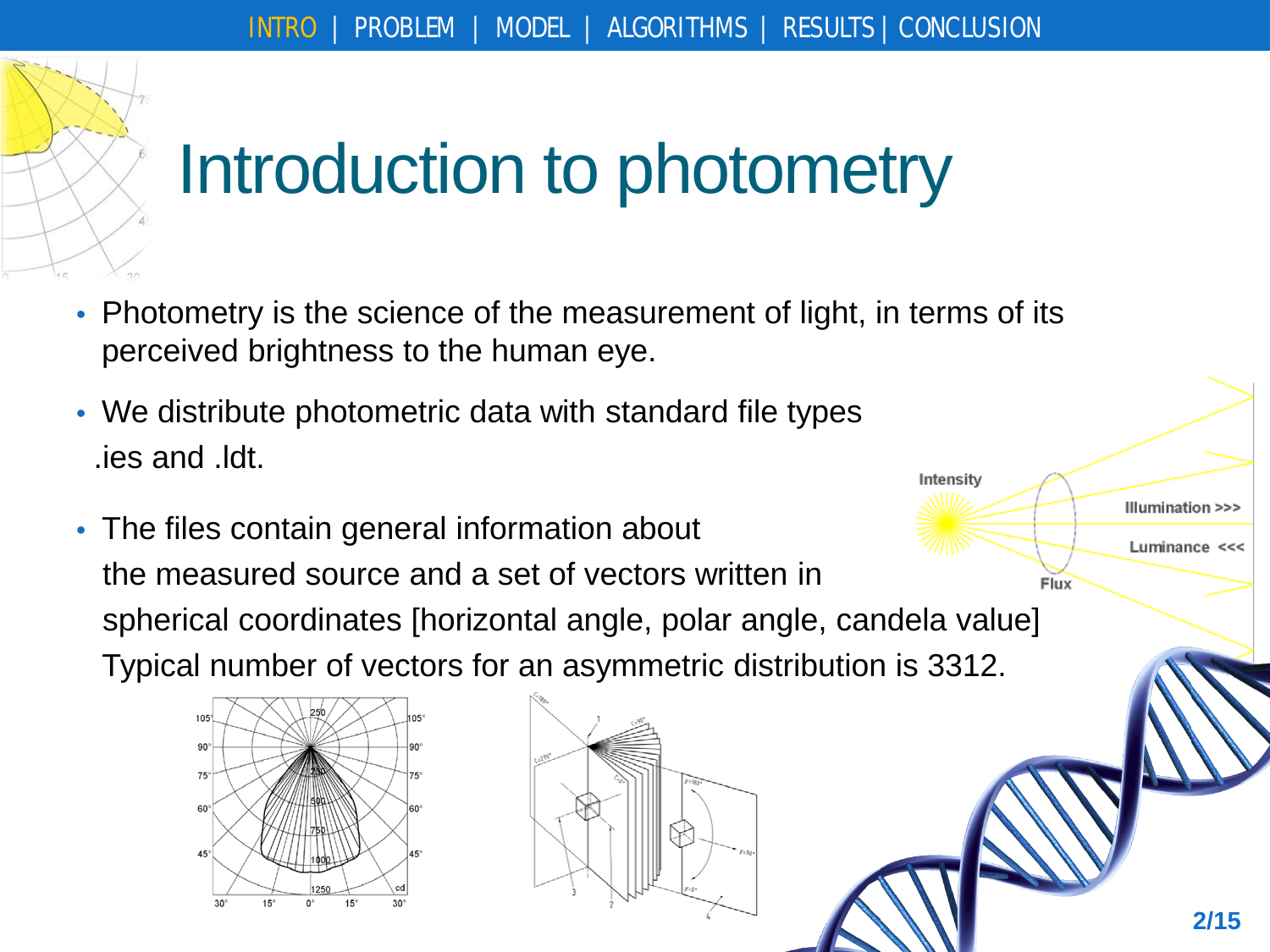

# Problem definition

#### • **Global research objective :**

• To define a method for goal driven optimization of the luminaire photometry. The goal of the method is to define the combination and position of secondary optical elements on a LED array in a way that satisfies the user demands on the arrays end photometry.

#### • **Prerequisite for an efficient method:**

- Low number of parameters to be optimized
- Fast and adaptive algorithms

#### • **Problem at hand:**

• To drastically reduce the number of parameters needed to describe the spatial light distribution (photometry) by fitting a function to the measured data.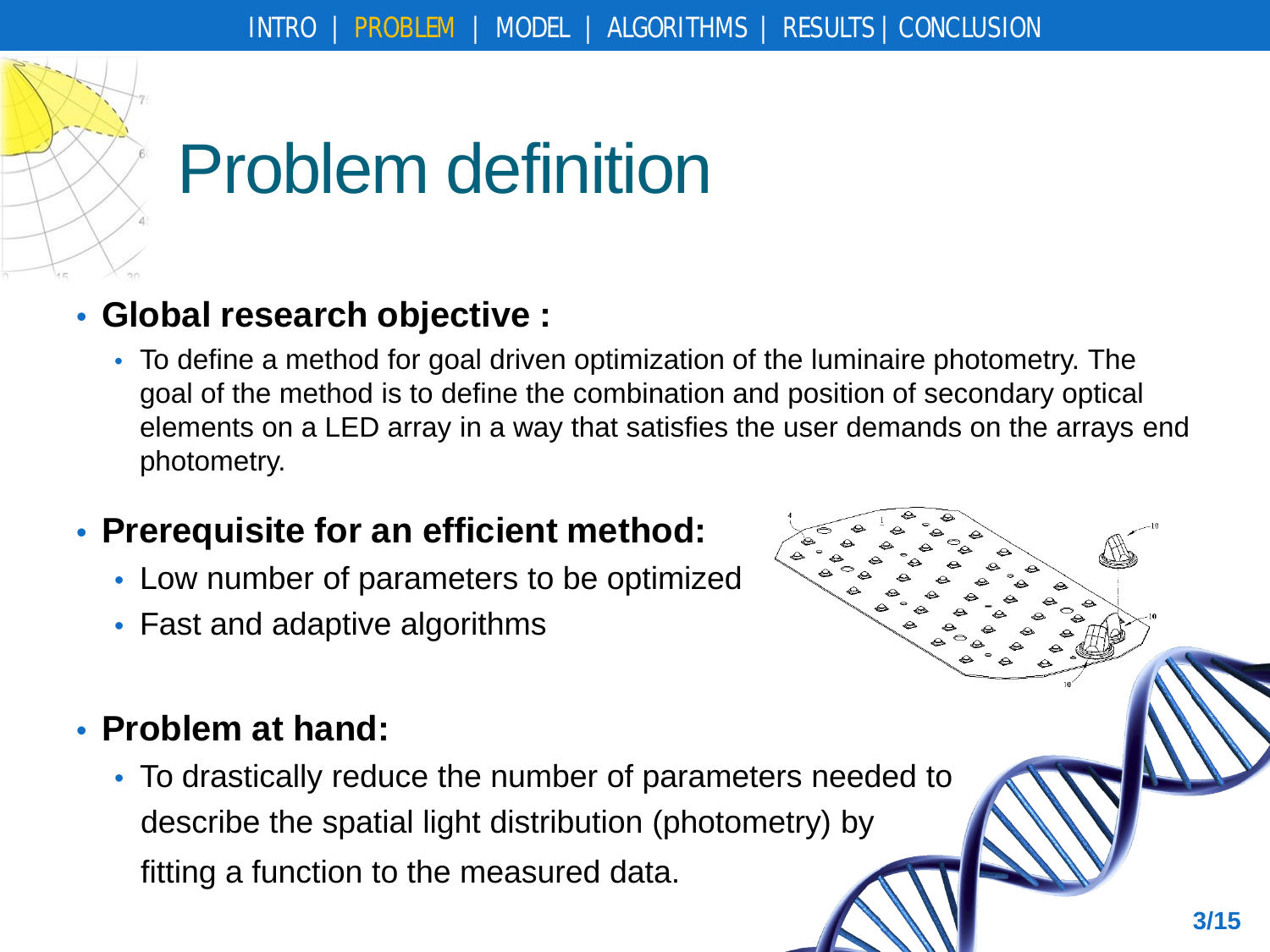

# Analytical model

Ivan Moreno and Ching-Cherng Sun, *Modeling the radiation pattern of leds*, OPTICS EXPRESS 1808, Vol. 16, No. 3, Februar 2008

• Proposed by Moreno and Sun in 2008 for describing the spatial light distribution of a LED without mounted secondary optical elements.

 $f(\varphi) = a * \cos(|\varphi| - b)^c$  (basic model)

$$
f(\varphi) = \sum_{i=1}^{i} L_{max} * a_i * \cos(|\varphi| - b_i)^{c_i}
$$
 (enhanced model)

| L max                 | $\cdots$             | Max. luminous intensity (cd) |  |  |
|-----------------------|----------------------|------------------------------|--|--|
| $a_i$ , $b_i$ , $c_i$ | $\sim$ $\sim$ $\sim$ | function parameters          |  |  |
| Φ                     | .                    | polar angle                  |  |  |

• One function with 10 parameters per c-plane is enough to appropriately describe the spatial distribution of a source. This in fact reduces the parameter count up to 80% (3312 vectors apposed to 720 function parameters)

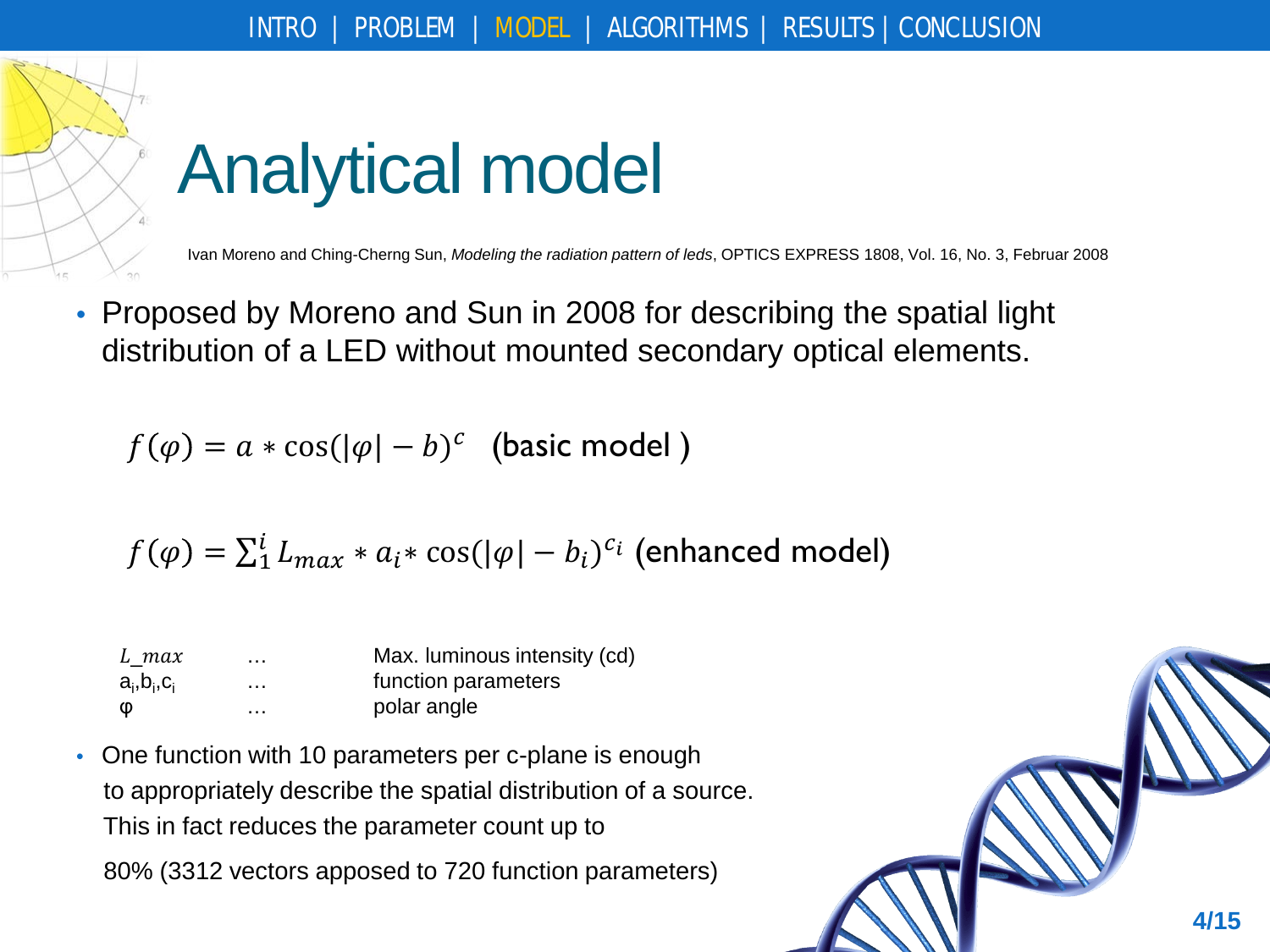

# Analytical model

- Good fit definition
	- Good fit is defined by the value of the RMS error. The RMS error for a sufficiently accurate fit must be less then 5% on every c-plane, because the best measuring tools am methods known allow up to 2% noise in data but most of the measured data is measured at a tolerance of + - 7%.Therefore, the target results of the fitting algorithms are at less than 5% RMS error, but at the same time there is no practical need for less than 1% or 2% RMS error.
- The RMS evaluation function

$$
RMS = \sqrt{\frac{1}{M} \sum_{i=1}^{M} [L(\varphi_i) - f(\varphi_i)]^2}
$$

M 2.1. **M** 2.1. *M* 2.1. *M* 2.1 *M* 2.1 *M* 2.1 *M* 2.1 *M* 2.1 *M* 2.1 *M* 2.1 *M* 2.1 *M* 3.1 *M* 3.1 *M* 3.1 *M* 3.1 *M* 3.1 *M* 3.1 *M* 3.1 *M* 3.1 *M* 3.1 *M* 3.1 *M* 3.1 *M* 

- *L(φ)* … measured luminous intensity at the polar angle ϕ
- *(φ)* … calculated luminous intensity at the polar angle ϕ with the current parameter set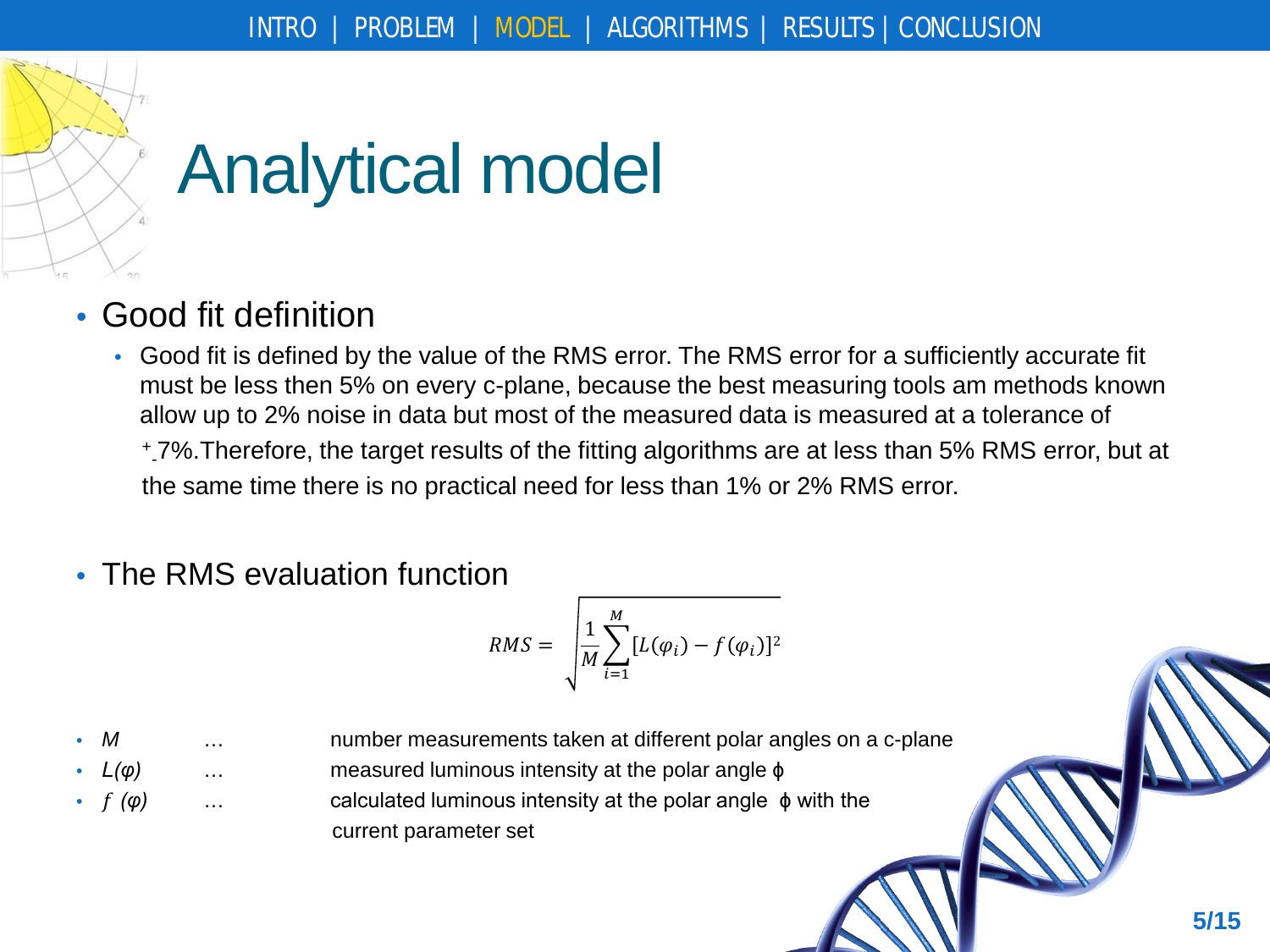

## Solution to the given problem

- Provide a set of function parameters that represent an accurate fit of the model function presented before to the measured data of the spatial light distribution of a LED light source with mounted secondary optical element.
- The above can be achieved with a variety of optimization algorithms. The trick here is to chose the most appropriate algorithms.
- To determine the appropriates of the algorithms we have set-up an experiment that show the advantages or disadvantages of the compared algorithms.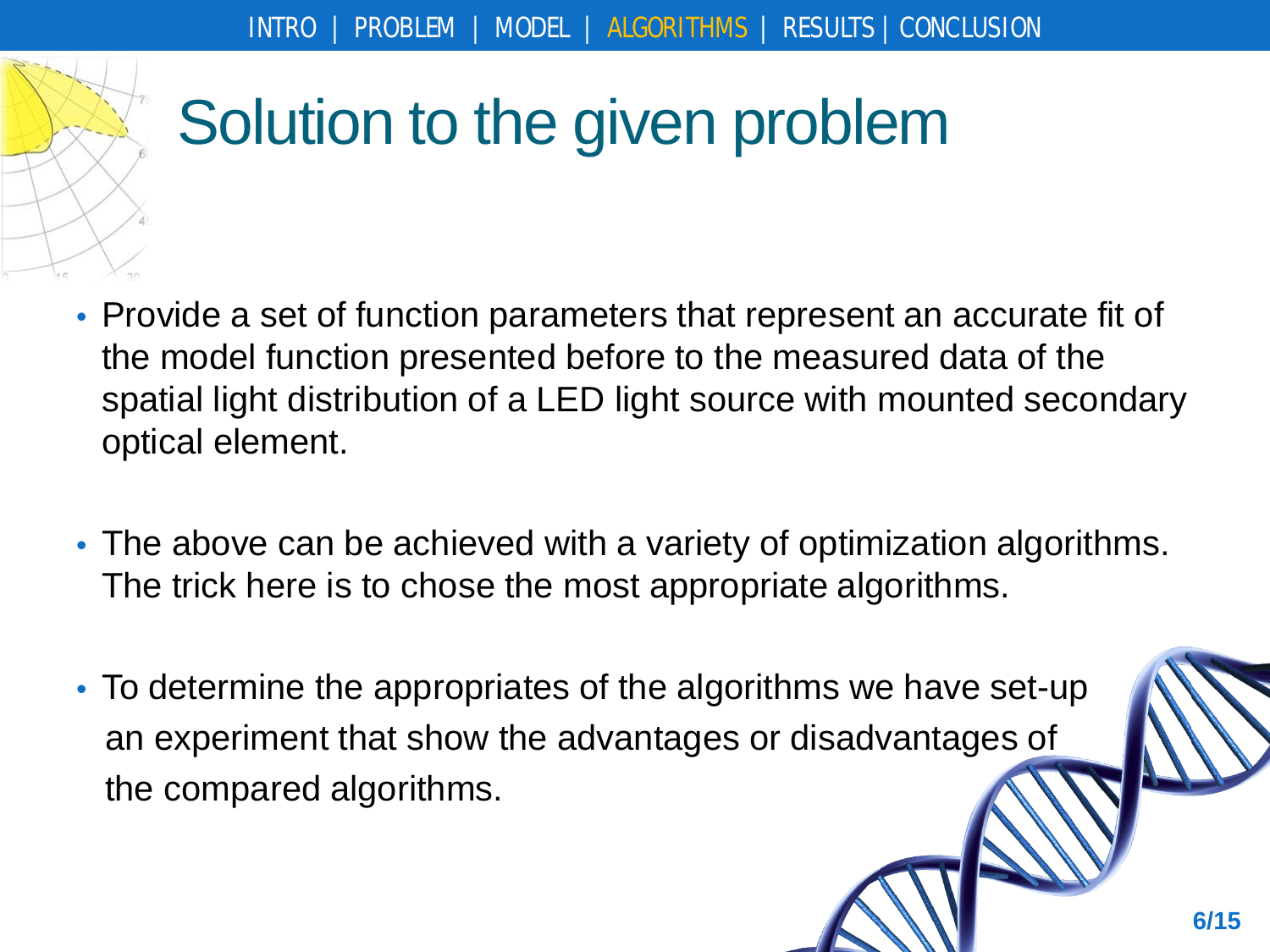

### The experiment

- We compare 6 different algorithms
- With the same pool of possible solutions
	- $a_i = \{0, 0.001, 0.002, \ldots, 1\}$
	- $b_i = \{-90, -89.9, -89.8, ..., 90\}$
	- $c_i = \{0, 1, 2, \ldots, 100\}$



Solution vector (parameter combination)

- All algorithms run for four million calculating iterations (one calculating iteration is when the algorithm asses the RMS error, because 95% of the execution time is spend on estimating the error and 5% are spent on other functions)
- Algorithms save a log entry at every 100-th iteration
- The code is written in c++ (not optimized)
- Execution time for one approximation is 30 minutes (measured on a Intel CORE-I3 4130 @ 3,6 Ghz)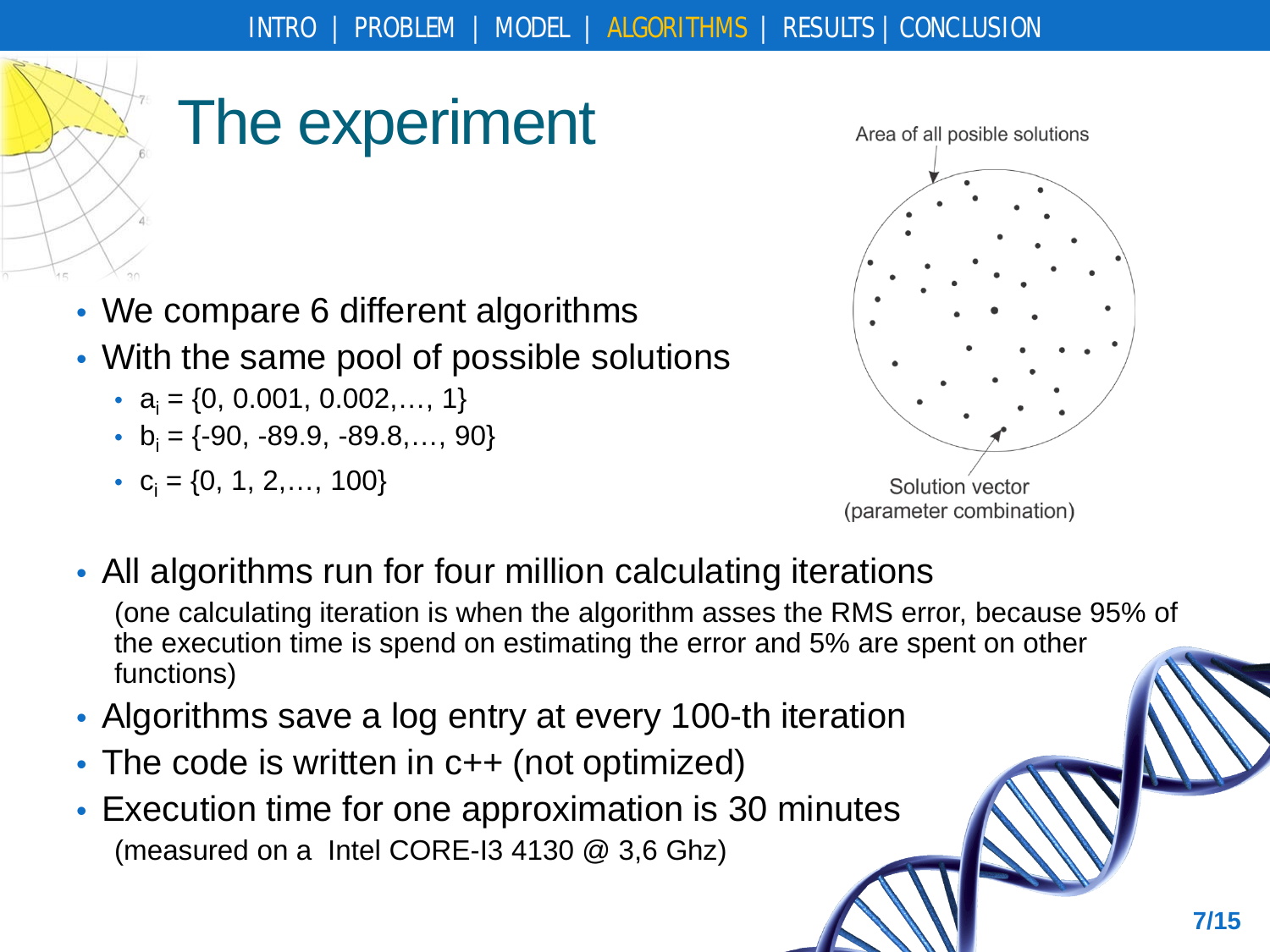

#### Steepest descend

- 1. Defines a fixed neighborhood with step +d & -d
- 2. Checks all 512 possible solution with this step
- 3. Moves to the best one and starts from [1.]
- 4. If no better solution than the current one is found it manipulates the neighborhood with a factor g (g\*d) and starts from [1.]
- 5. It runs for four million iterations.

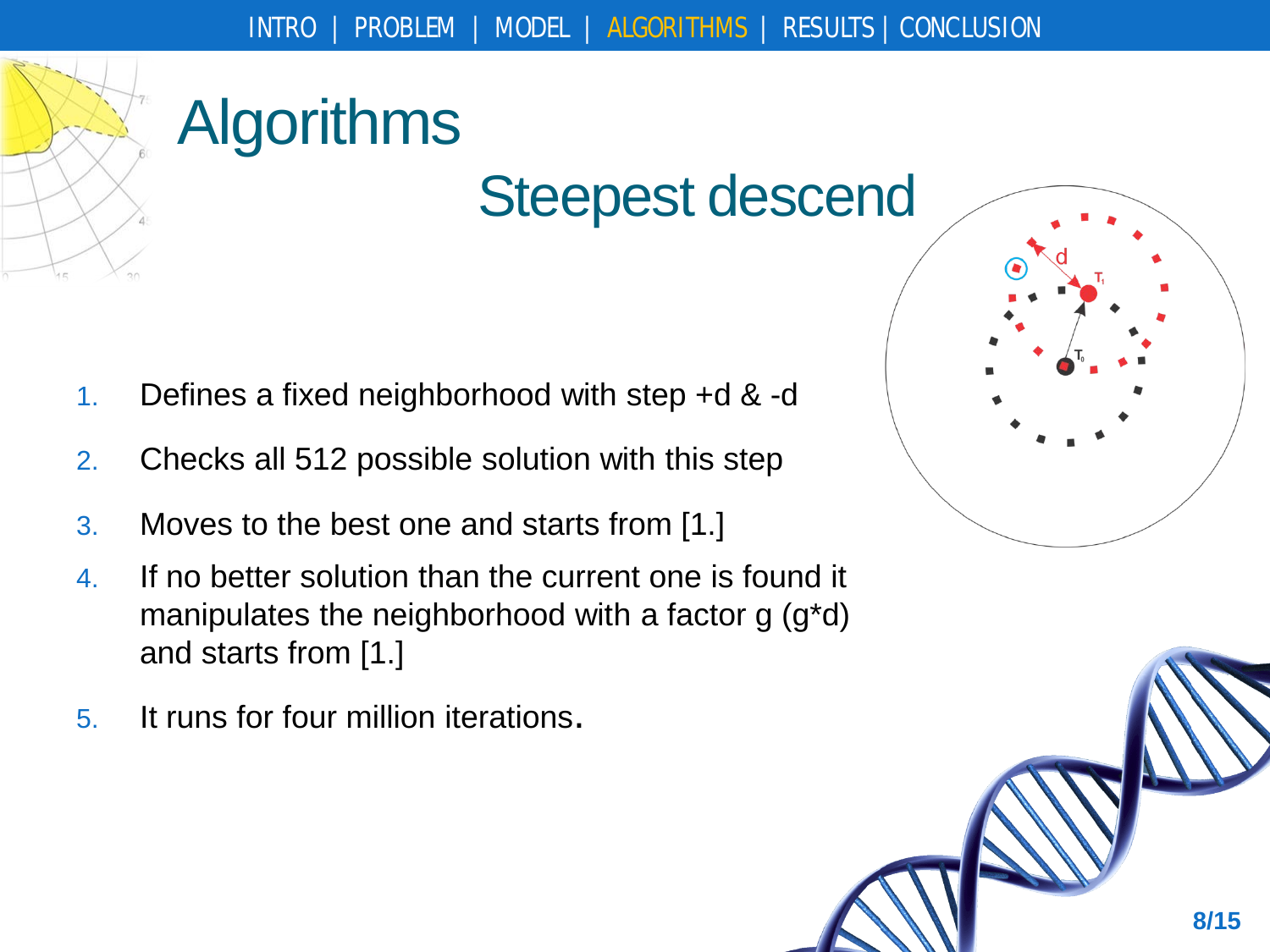

#### Iterative improvement with fixed neighborhood

- 1. Defines a fixed neighborhood with step +d & -d.
- 2. Starts checking possible solutions with this step and as soon it finds a better solution it breaks and moves to that solution.
- 3. Next it starts from [1.] at the new solution.
- 4. If no better solution than the current one is found it manipulates the neighborhood with a factor g (g\*d) and starts from [1.].
- 5. It runs for four million iterations.

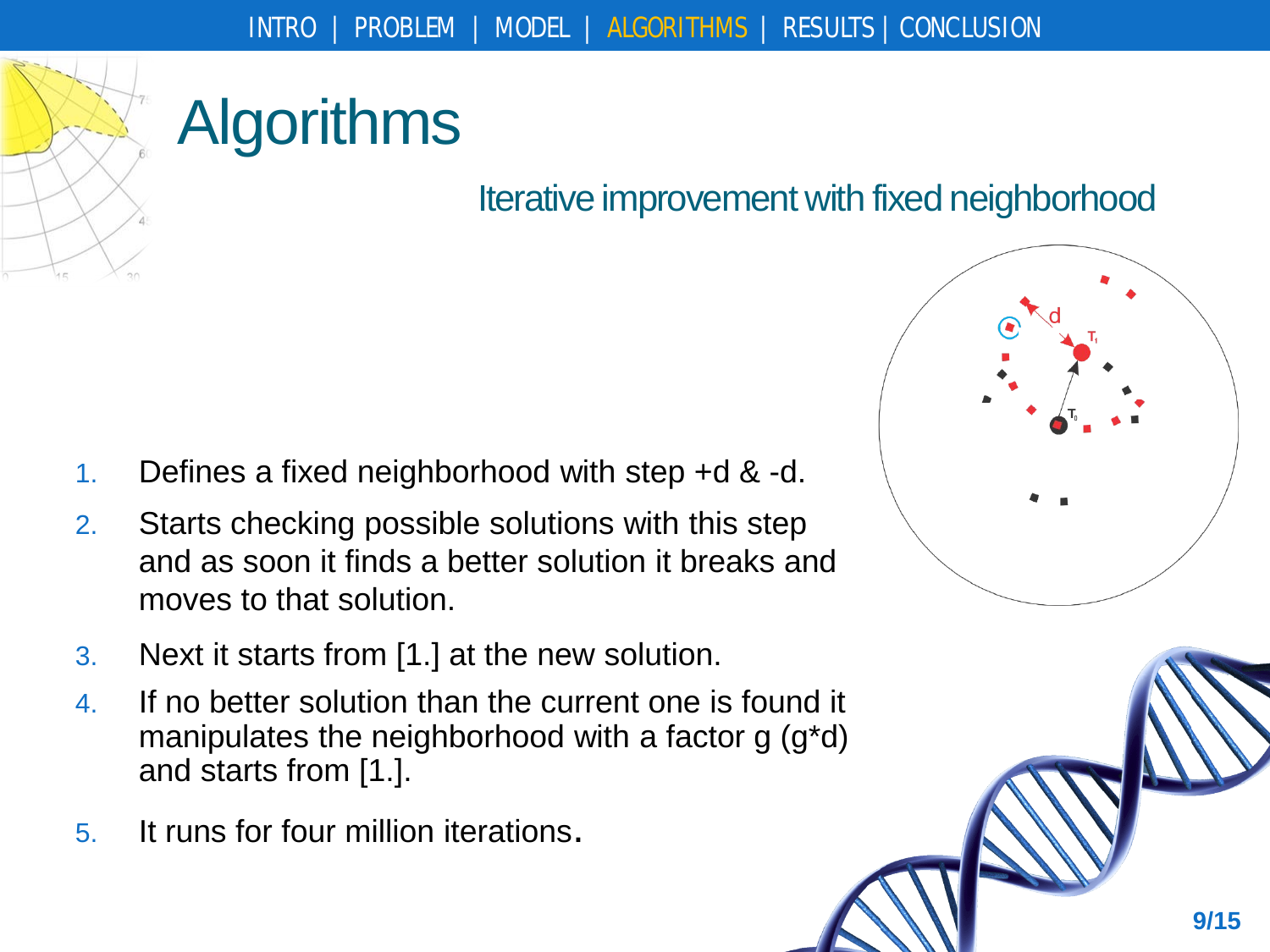

#### Iterative improvement with variable neighborhood

- 1. Defines a variable neighborhood with +d & -d.
- 2. Starts checking possible solutions with a random step that is inside the variable neighborhood and as soon it finds a better solution it breaks and moves to that solution.
- 3. Next it starts from [1.] at the new solution.
- 4. If no better solution than the current one is found within 1000 iterations it manipulates the neighborhood with a factor g  $(g^*d)$  and starts from [1.].
- 5. It runs for four million iterations.

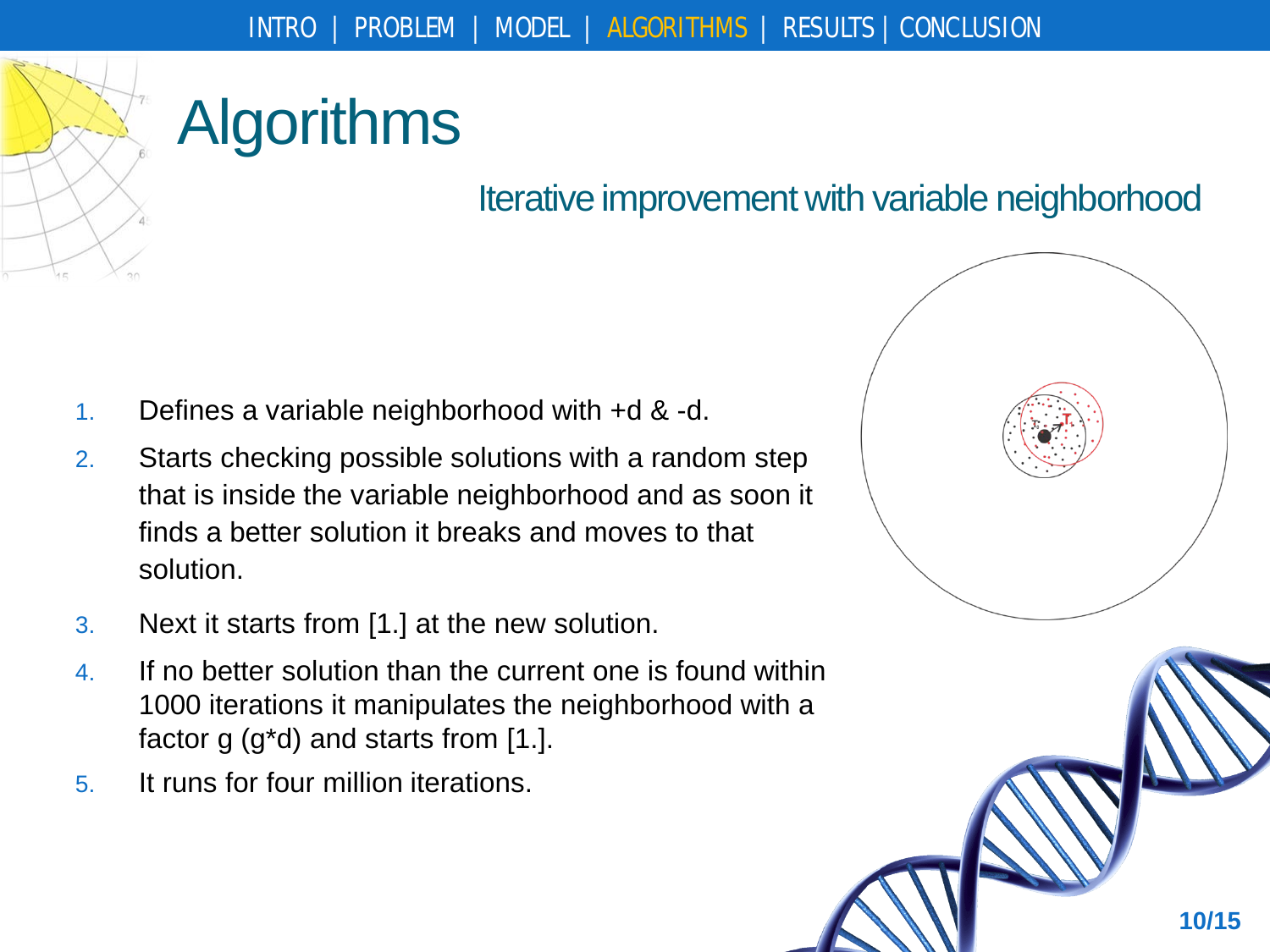

## Standard genetic algorithm

John McCall, Genetic algorithms for modeling and optimization, Journal of Computational and Applied Mathematics 184, 205-222, 2005

- 1. Generates the initial population in size P an calculates the RMS errors for each entity.
- 2. Sorts the current generation from the best to the worst.
- 3. Cross-Breads the entities in the current generation to generate the next generation in size of P in a way that every pair of the parent entities generates two children that inherit the genes from both parents according to the cross point. Better parents are more likely to be chosen as bad ones.
- 4. Random mutates a random number of entities of the new generation
- 5. Calculates the RMS errors for the new generation. If the generation limit is not achieved it continues from [2.] otherwise it stops.
- 6. It runs for four million iterations. The number of generations is calculated according to the number of population P.

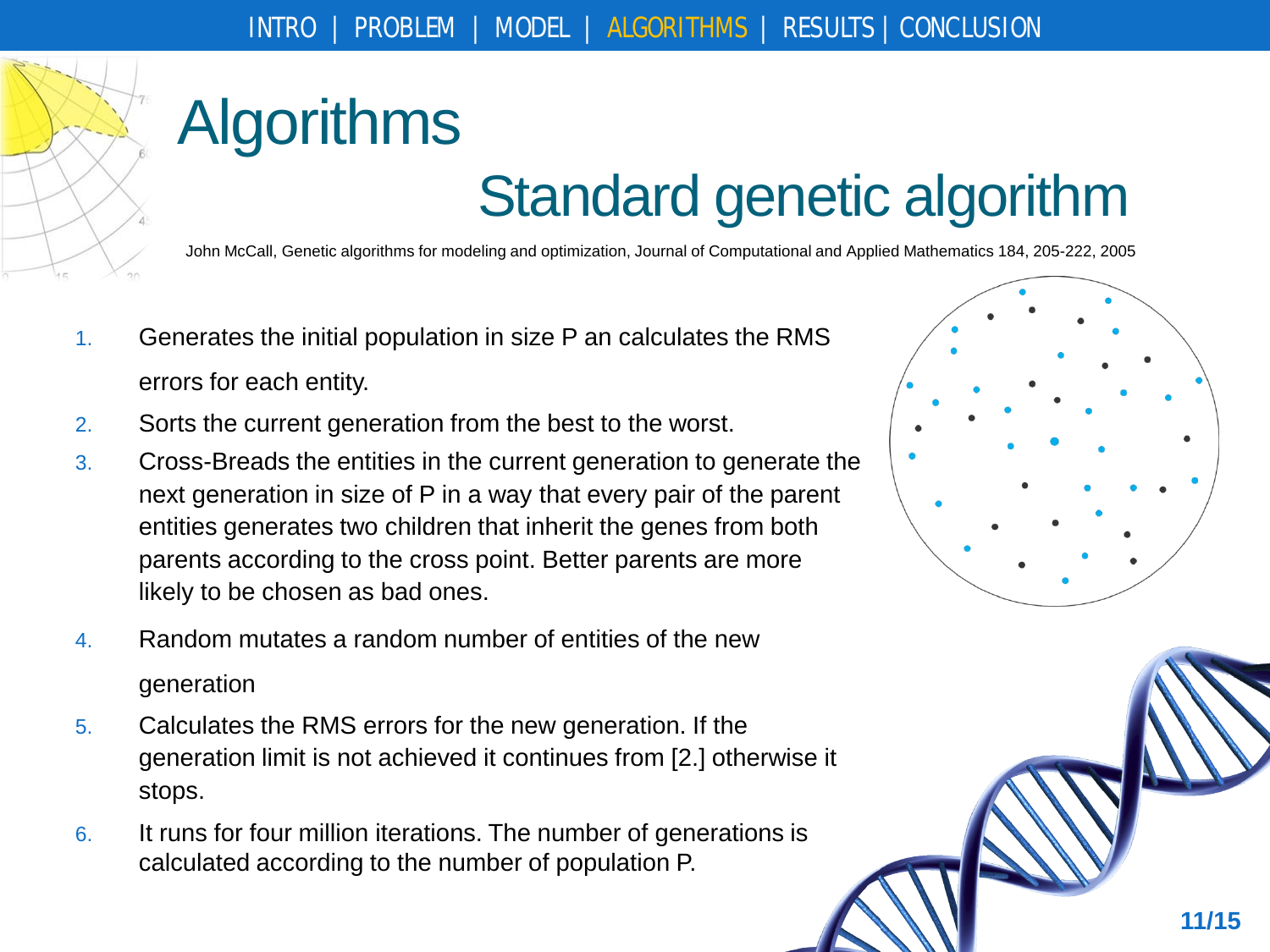

## Hybrid genetic algorithm

- 1. Generates the initial population in size P an calculates the RMS errors for each entity.
- 2. Sorts the current generation from the best to the worst.
- 3. Locally optimizes 10 best entities from the current solution with x number of iterations.
- 4. Cross-Breads the optimized entities in the current generation to generate the next generation in size of P in a way that every pair of the parent entities generates children that inherit the genes from both parents according to a random cross point.
- 5. Random mutates a random number of entities of the new generation.
- 6. Calculates the RMS errors for the new generation. If the generation limit is not achieved it continues from [2.] otherwise it stops.
- 7. It runs for four million iterations. The number of generations is calculated according to the number of population P an the number of optimization iterations x.

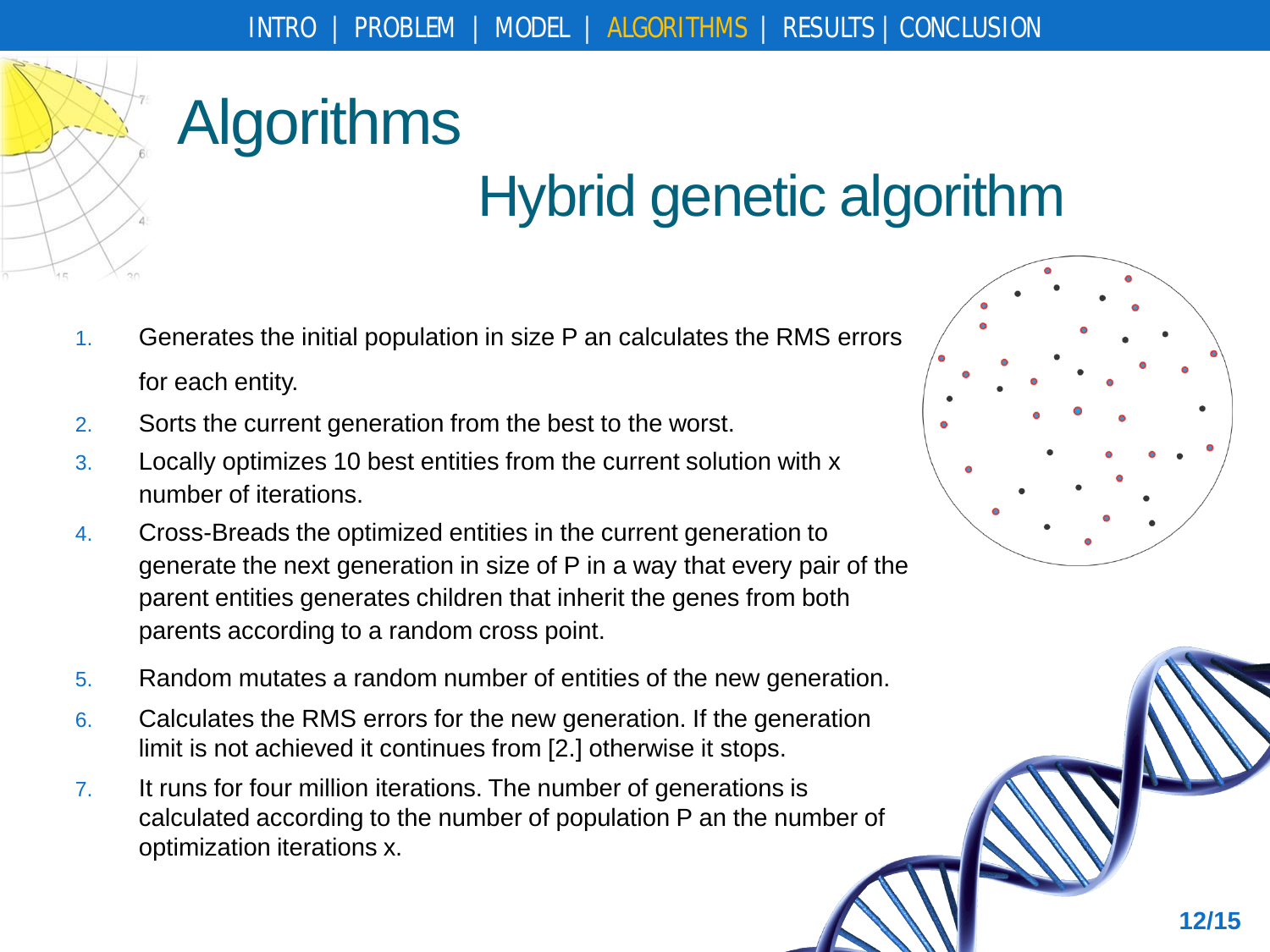

### **Results**

- 1. Almost all algorithms achieve appropriate results.
- 2. The winner in quantity of best results is IF followed by HGA.
- 3. IF also provided solutions with the best quality.
- 4. As expected RAN is not competitive.
- 5. All have a very steep convergence curve. SD Steepest descend



| Lens/Alg. | <b>SD</b> | IF.   | <b>RAN</b> | IR.   | <b>HGA</b> | <b>SGA</b> |
|-----------|-----------|-------|------------|-------|------------|------------|
| C13353    | 9,757     | 4,942 | 9,243      | 5,389 | 5,076      | 8,531      |
| CA11265   | 2,775     | 2,372 | 4,936      | 4,798 | 2,729      | 4,259      |
| CA11268   | 2,227     | 2,229 | 4,1        | 2,471 | 2,578      | 2,742      |
| CA11483   | 3,1       | 3,066 | 4,13       | 3,387 | 3,141      | 3,867      |
| CA11525   | 3,15      | 1,108 | 3,217      | 1,907 | 1,087      | 2,175      |
| CA11934   | 3,94      | 2,514 | 4,196      | 3,543 | 2,909      | 3,346      |
| CA12392   | 1,636     | 1,641 | 3,424      | 2,445 | 2,277      | 2,395      |
| CA13013   | 1,202     | 0,695 | 2,136      | 2,241 | 0,916      | 0,932      |
| CP12632   | 5,537     | 5,493 | 4,918      | 4,974 | 4,362      | 4,681      |
| CP12633   | 2,431     | 2,415 | 4,063      | 3,708 | 2,347      | 2,496      |
| CP12636   | 2,348     | 2,107 | 4,571      | 4,217 | 2,479      | 4,299      |
| FP13030   | 2,267     | 2,257 | 3,762      | 3,659 | 2,414      | 2,749      |

#### RMS error after four million iterations.

- 
- IF Iterative improvement fixed neighborhood
- IR Iterative improvement random neighborhood
- RAN Random search
- SGA Standard genetic algorithm
- HGA Hybrid genetic algorithm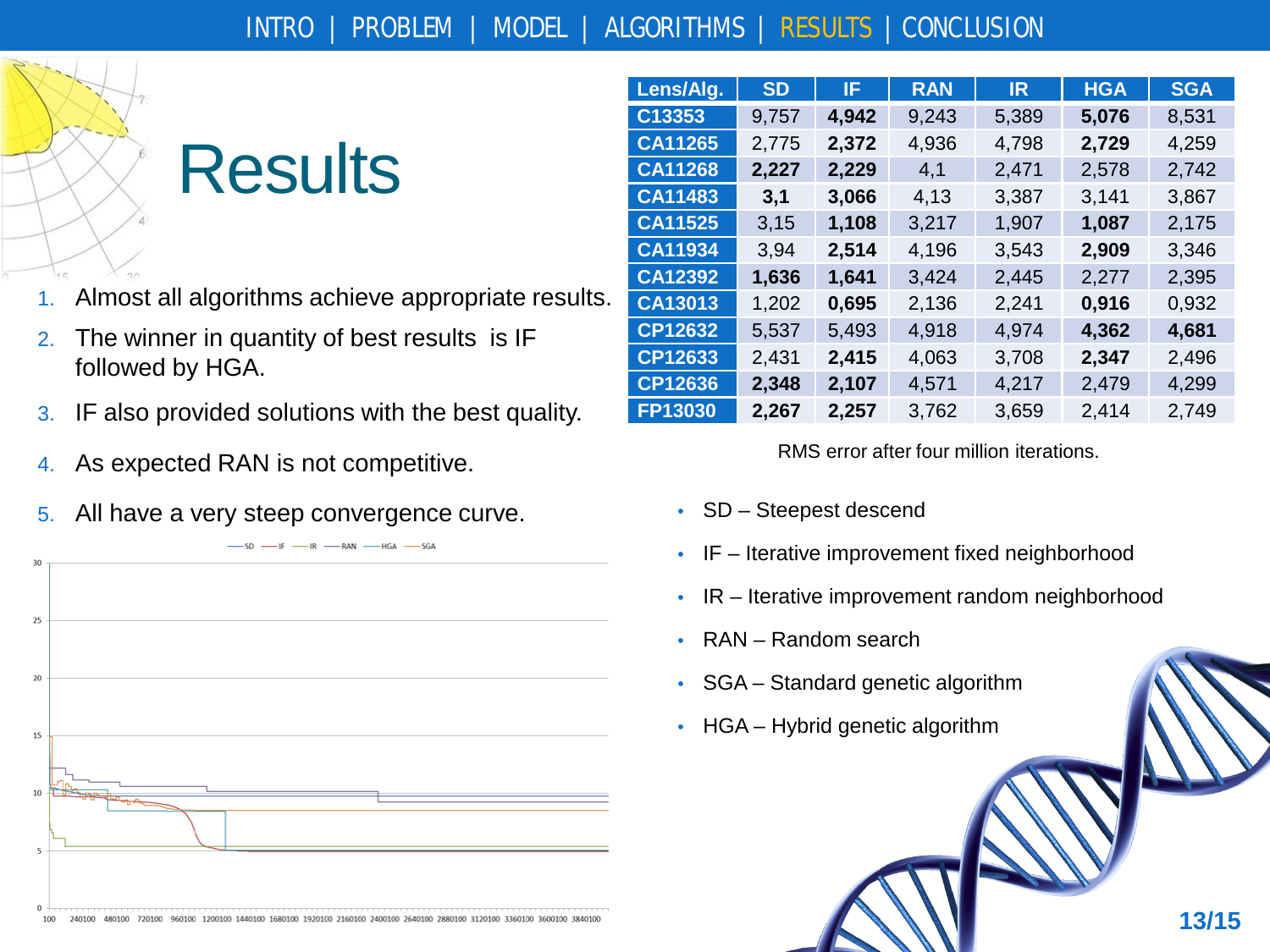## **Results**

- 1. At the lower number of iterations the HGA is the clear winner in both quality and quantity.
- 2. IF struggles in second together with SD.
- 3. As expected RAN is not competitive, but it does find a best solution in one case.
- 4. As before the convergence curve is steep.



| Lens/Alg.      | <b>SD</b> | IF.   | <b>RAN</b> | IR.   | <b>HGA</b> | <b>SGA</b> |
|----------------|-----------|-------|------------|-------|------------|------------|
| C13353         | 9,757     | 9,167 | 10,950     | 5,389 | 8,477      | 8,966      |
| CA11265        | 3,477     | 2,7   | 7,282      | 5,073 | 4,183      | 5,883      |
| CA11268        | 2,376     | 2,62  | 5,893      | 2,471 | 2,932      | 2,996      |
| CA11483        | 4,181     | 3,4   | 4,13       | 3,784 | 3,641      | 4,027      |
| CA11525        | 3,813     | 3,395 | 4,811      | 3,789 | 1,601      | 2,175      |
| CA11934        | 4,032     | 1,662 | 4,988      | 3,543 | 3,789      | 4,473      |
| CA12392        | 1,814     | 1,661 | 3,597      | 2,717 | 2,577      | 3,867      |
| CA13013        | 2,804     | 3,115 | 2,136      | 2,241 | 1,331      | 3,558      |
| <b>CP12632</b> | 9,501     | 9,839 | 8,474      | 5,054 | 4,703      | 5,474      |
| CP12633        | 2,465     | 4,511 | 4,757      | 4,296 | 2,613      | 3,918      |
| CP12636        | 5         | 6,297 | 5,506      | 4,217 | 3,803      | 4,590      |
| FP13030        | 2,8       | 5,679 | 6,611      | 3,659 | 3,233      | 5,363      |

#### RMS error after 750.000 iterations.

- SD Steepest descend
- IF Iterative improvement fixed neighborhood
- IR Iterative improvement random neighborhood

**14/15**

- RAN Random search
- SGA Standard genetic algorithm
- HGA Hybrid genetic algorithm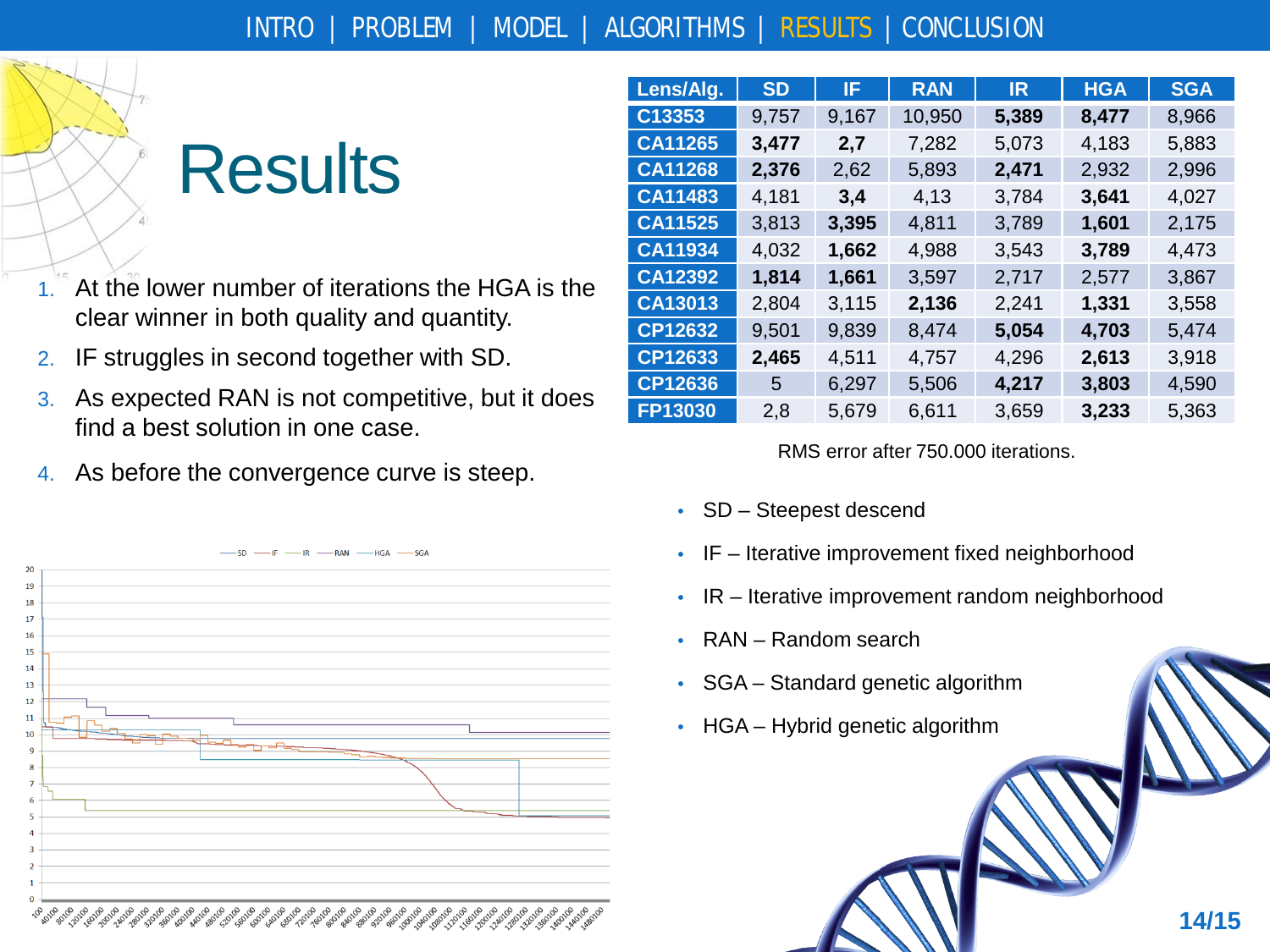

# **Conclusion**

- We designed several algorithms and tested them on real lens data.
- The results show that all except the random search algorithms produce acceptable solutions.
- The genetic algorithms were very competitive, but we have to note that the one with infused local optimization performed better.
- The experiment presented here gave important information about the number of complexity of solving the general problem in the case of instances with symmetric spatial light distribution.
- Future work includes adaptation of the model to lenses with asymmetric spatial light distribution, and definition of a general model.
- The general model will presumably include a larger number of parameters which in turn most probably means larger search spaces and more challenging optimization problems.